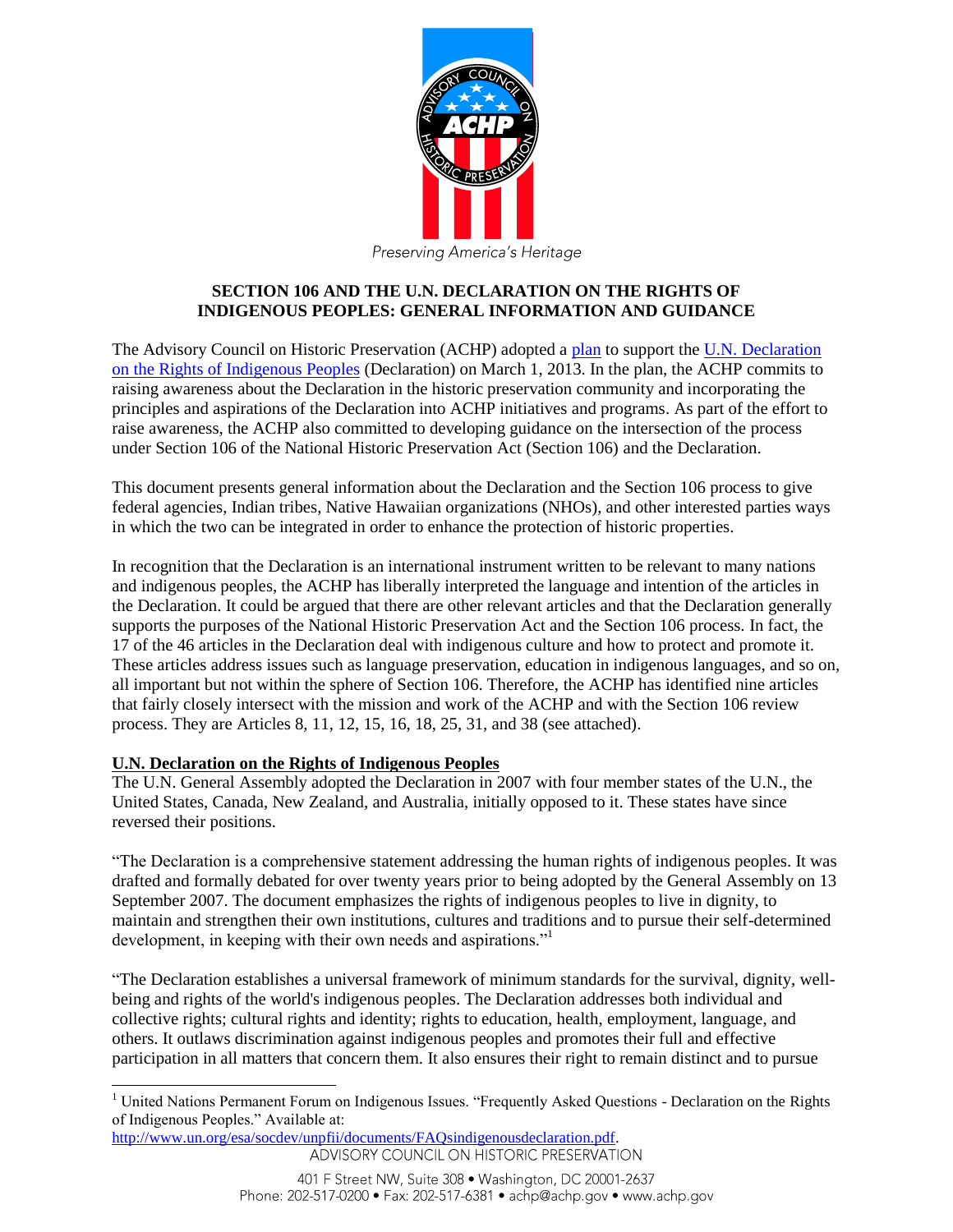their own priorities in economic, social and cultural development. The Declaration explicitly encourages harmonious and cooperative relations between States and indigenous peoples."<sup>2</sup>

For more information about the Declaration, go to [http://www.un.org/en/events/indigenousday/pdf/FAQsindigenousdeclaration\\_FINAL.pdf.](http://www.un.org/en/events/indigenousday/pdf/FAQsindigenousdeclaration_FINAL.pdf)

#### **U.S. Position on the Declaration**

In 2010, at the second White House Tribal Nations Conference, President Obama announced that the United States supports the Declaration, thereby reversing the initial opposition of the U.S. In making the announcement, the President said that "what matters far more than words-what matters far more than any resolution or declaration-are actions to match those words."

The position of the United States is that the Declaration, "while not legally binding or a statement of current international law—has both moral and political force. It expresses both the aspirations of indigenous peoples around the world and those of States in seeking to improve their relations with indigenous peoples. Most importantly, it expresses aspirations of the United States, aspirations that this country seeks to achieve within the structure of the U.S. Constitution, laws, and international obligations, while also seeking, where appropriate, to improve our laws and policies."<sup>3</sup>

In its response to President Obama's announcement of U.S. support for the Declaration, the National Congress of American Indians (NCAI) issued a statement about the Declaration:

"The importance of the Declaration to American Indian and Alaska Native tribes is significant. While not legally binding in and of itself, it nevertheless performs the invaluable functions of gathering together in one document the basic rights of indigenous peoples, educating the public, and providing clear direction for those nation states endorsing the Declaration. The Declaration has considerable moral and political force and Indian nations will not hesitate to use the Declaration as the standard by which to measure the actions of the federal government."

#### **The Section 106 Process**

Section 106 of the National Historic Preservation Act (NHPA) requires federal agencies to consider the effects on historic properties of any project they carry out or which receives federal financial assistance, permits, or approvals (undertakings), and provide the ACHP an opportunity to comment on these projects prior to making a final decision. Agencies must meet their Section 106 responsibilities through a process set forth in regulations issued by the ACHP. These regulations are published in the Code of Federal Regulations at 36 CFR Part 800, "Protection of Historic Properties," and can be found on the ACHP's Web site, [www.achp.gov/regs.html.](http://www.achp.gov/regs.html)

Both the NHPA and the Section 106 regulations require that federal agencies, in carrying out their Section 106 responsibilities, consult with any Indian tribe or NHO that attaches traditional religious and cultural significance to historic properties that may be affected by an undertaking. The regulations provide general directions regarding tribal and Native Hawaiian consultation at Section 800.2(c)(2) as well as very specific steps to be taken throughout the process. The ACHP has issued extensive guidance regarding such consultation, all of which can be found at [www.achp.gov/nap.](http://www.achp.gov/nap)

The Section 106 consultation requirements are very important because they afford Indian tribes and NHOs an opportunity to influence federal decision making when undertakings may affect historic properties of religious and cultural significance to them. These places are often referred to as sacred sites or sacred places. The Section 106 regulations also require federal agencies to acknowledge the special

 2 http://www.ohchr.org/EN/Issues/IPeoples/Pages/Declaration.aspx

<sup>&</sup>lt;sup>3</sup> In 2010, the State Department released, "Announcement of U.S. Support for the United Nations Declaration on the Rights of Indigenous Peoples." To read the full statement, go to

[http://www.achp.gov/docs/US%20Support%20for%20Declaration%2012-10.pdf.](http://www.achp.gov/docs/US%20Support%20for%20Declaration%2012-10.pdf)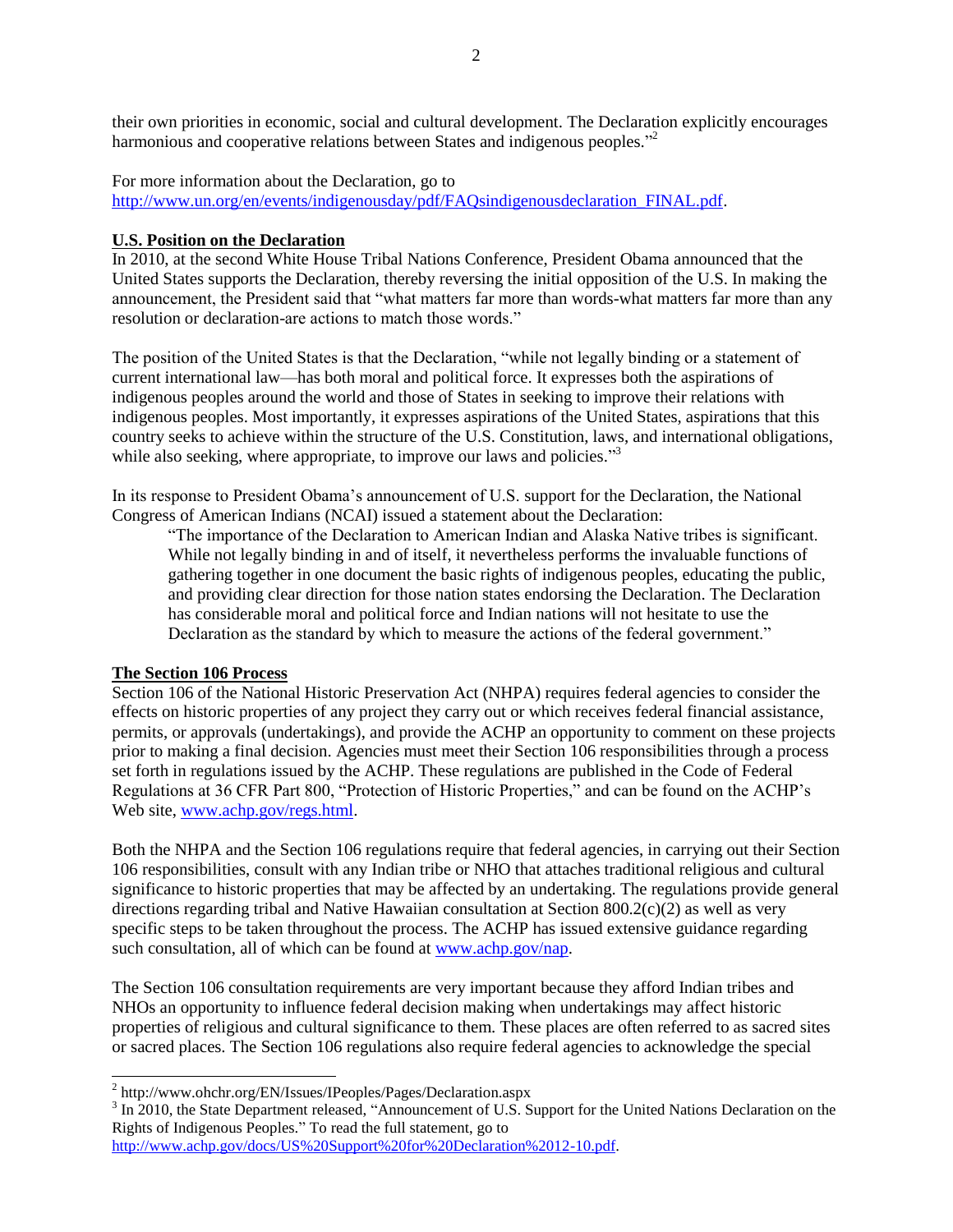expertise that Indian tribes and NHOs possess regarding the significance of such places. Further, the regulations support tribal sovereignty in that for an undertaking on tribal land or that affects historic properties on tribal land, an agreement resolving adverse effects to historic properties must have that Indian tribe's signature in order to go into effect. Absent such agreement, the federal agency can only conclude the Section 106 process through ACHP comment, whereby the ACHP membership provides its views to the head of that federal agency or department.

# **How the Declaration and the Section 106 Process Intersect**

Since the Declaration expresses the rights of indigenous peoples to maintain and protect all aspects of their cultures, there is an obvious relationship to the aims of the NHPA and Section 106. There are also articles that tangentially relate to Section 106. For example, in 2013, the ACHP issued [guidance](http://www.achp.gov/docs/UNDeclaration106.pdf) regarding the intersection of Article 18 and the consultation requirements of Section 106.

Some of the rights related to culture and heritage expressed in the Declaration include the right:

- To practice and revitalize cultural traditions and customs
- To maintain, protect and develop the past, present and future manifestations of cultures such as archaeological and historical sites, artefacts, designs, ceremonies, technologies and visual and performing arts and literature
- To manifest, practice, develop and teach spiritual and religious traditions, customs and ceremonies
- To maintain, protect, and have access in privacy to religious and cultural sites
- To the use and control of ceremonial objects
- To the repatriation of human remains
- To maintain and strengthen distinctive spiritual relationships with traditionally owned or other occupied and used lands, territories, waters and coastal seas and other resources and to uphold responsibilities to future generations in this regard
- To maintain, control, protect and develop cultural heritage, traditional knowledge and traditional cultural expressions
- To maintain, control, protect and develop their intellectual property over such cultural heritage, traditional knowledge, and traditional cultural expressions

Other indigenous rights in the Declaration related, in general, to Section 106 include the right to participate in decision making, the right to not be subjected to the destruction of culture, and the right to reflection of indigenous cultural diversity in State-run media.

# **Working with the Declaration: Advice for Federal Agencies**

While the Declaration is not legally binding, and thus compliance with its terms is not required, federal agencies can look to the Declaration for policy guidance in general and specifically in carrying out their Section 106 responsibilities. Because the Declaration was developed with input from indigenous peoples around the world, it stands as a guide to what is important to indigenous peoples, above and beyond basic human rights. The ACHP suggests that federal agencies:

- Become familiar with the history of the Declaration and related work at the U.N. and in the U.S. For example, in 2012 Special Rapporteur James Anaya issued a [report](http://unsr.jamesanaya.org/country-reports/the-situation-of-indigenous-peoples-in-the-united-states-of-america) on the indigenous peoples in the U.S. Additionally, the U.N. held the World Conference on Indigenous Peoples in 2014 and adopted an outcome [document](http://www.un.org/en/ga/search/view_doc.asp?symbol=A/RES/69/2) or resolution with additional guidance for member states.
- Develop a working knowledge of the [Declaration](http://www.achp.gov/docs/UN%20Declaration%20on%20the%20rights%20of%20indigenous%20peoples.pdf) and its articles.
- Know the U.S. [position](http://www.achp.gov/docs/US%20Support%20for%20Declaration%2012-10.pdf) on the Declaration.
- Consider the Declaration to be a policy reference both in the Section 106 process and beyond. In its 2008 policy on its relationship with NHOs, the ACHP clarified that the NHPA and the ACHP's regulations "set the minimum standards for federal agency interactions with its preservation partners." This clarification applies to all preservation partners, not simply NHOs. Therefore, unless a federal agency has binding limitations on what, when, where and how it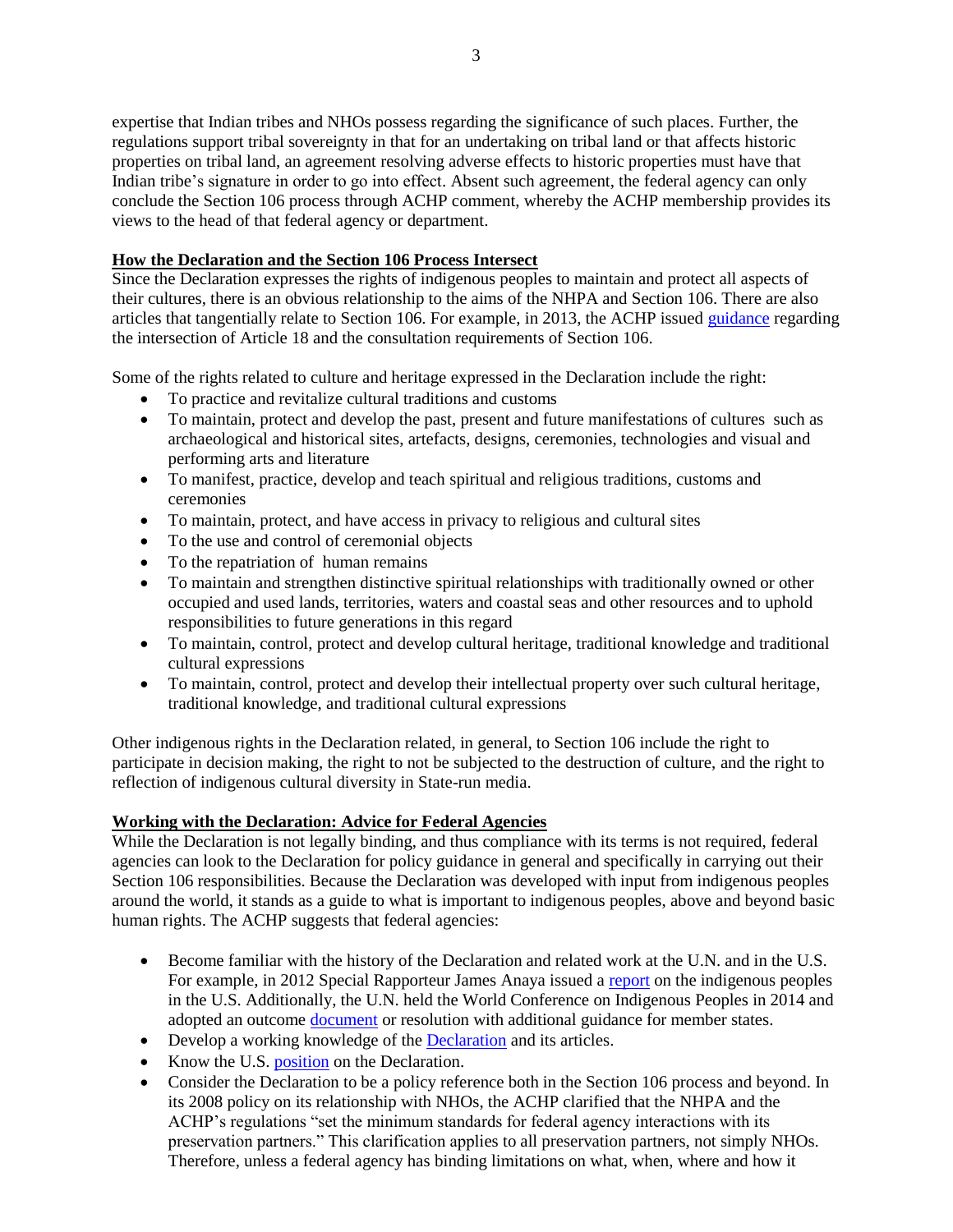consults with Indian tribes and NHOs, it can always make improvements to its consultation practices and policies and the Declaration can help.

- Review agency policies regarding Indian tribes and NHOs and consider updating them to reflect Declaration principles.
- Understand that as indigenous peoples of the U.S. become more familiar with the Declaration, federal agencies may be pressed to recognize, support, and implement the Declaration in carrying out projects and programs.

## **Working with the Declaration: Advice for Indian Tribes and Native Hawaiian Organizations**

- Become familiar with the Declaration and related work at the U.N. and in the U.S (see above). This information can provide ideas to bring forth in Section 106 and other consultations with federal agencies.
- Understand the current U.S. position on the Declaration and remind federal agencies of such when in consultation.
- Urge succeeding Administrations to continue, and strengthen, the current position on the Declaration.
- Review federal agency policies for consistency with Declaration principles and discuss the results of your review with agencies.
- While the Declaration is primarily directed toward U.N. member states, i.e. nations, share the Declaration with state and local officials to help them understand indigenous issues and the fact that these are global issues.
- Reference specific relevant Declaration articles in consultations and correspondence with federal officials.
- Ask if federal officials are familiar with the Declaration. Refer them to online resources including the ACHP's website.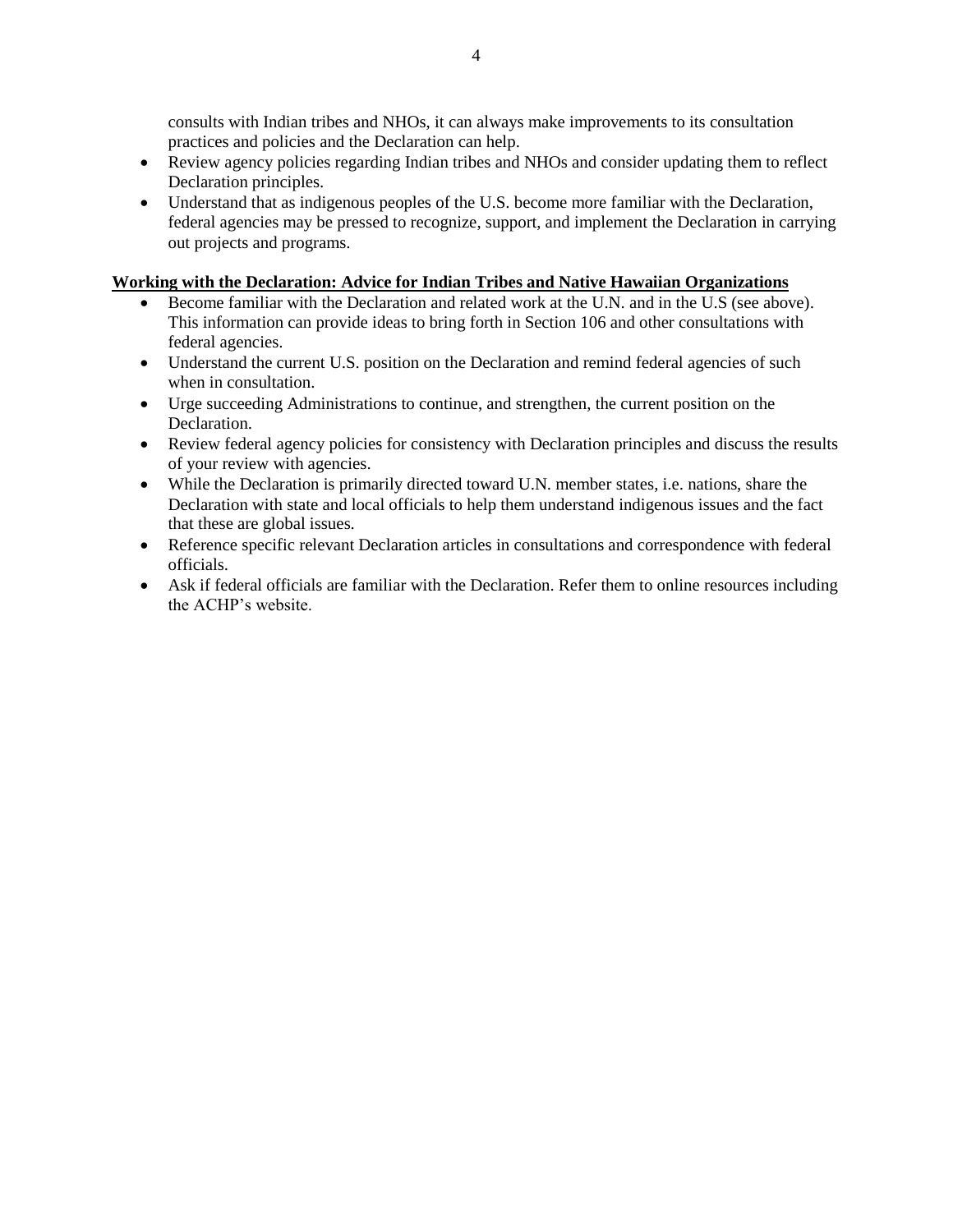# **Articles of the U.N. Declaration on the Rights of Indigenous Peoples Relevant to the Section 106 Review Process**

Of the 46 articles of the Declaration on the Rights of Indigenous Peoples, the following are, in some way, related to the consultation rights afforded to Indian tribes and Native Hawaiian organizations in the Section 106 process, or the overall work of the ACHP. Some of these articles include provisions that are not relevant to historic preservation or the Section 106 process. Therefore, only the relevant provisions of each article are included rather than the entire article. To read the entire Declaration, go to [http://www.achp.gov/docs/UN%20Declaration%20on%20the%20rights%20of%20indigenous%20people](http://www.achp.gov/docs/UN%20Declaration%20on%20the%20rights%20of%20indigenous%20peoples.pdf) [s.pdf.](http://www.achp.gov/docs/UN%20Declaration%20on%20the%20rights%20of%20indigenous%20peoples.pdf)

## **Article 8**

1. Indigenous peoples and individuals have the right not to be subjected to forced assimilation or destruction of their culture.

- 2. States shall provide effective mechanisms for prevention of, and redress for:
	- a. Any action which has the aim or effect of depriving them of their integrity as distinct peoples, or of their cultural values or ethnic identities

## **Article 11**

1. Indigenous peoples have the right to practice and revitalize their cultural traditions and customs. This includes the right to maintain, protect and develop the past, present and future manifestations of their cultures, such as archaeological and historical sites, artefacts, designs, ceremonies, technologies and visual and performing arts and literature.

## **Article 12**

1. Indigenous peoples have the right to manifest, practice, develop and teach their spiritual and religious traditions, customs and ceremonies, the right to maintain, protect, and have access in privacy to their religious and cultural sites; the right to the use and control of their ceremonial objects; and the right to the repatriation of their human remains.

# **Article 15**

1. Indigenous peoples have the right to the dignity and diversity of their cultures, traditions, histories and aspirations which shall be appropriately reflected in education and public information.

### **Article 16**

2. States shall take effective measures to ensure that State-owned media duly reflect indigenous cultural diversity.

### **Article 18**

Indigenous peoples have the right to participate in decision-making in matters which would affect their rights, through representatives chosen by themselves in accordance with their own procedures, as well as to maintain and develop their own indigenous decision-making instructions.

### **Article 25**

Indigenous peoples have the right to maintain and strengthen their distinctive spiritual relationship with their traditionally owned or other occupied and used lands, territories, waters and coastal seas and other resources and to uphold their responsibilities to future generations in this regard.

### **Article 31**

1. Indigenous peoples have the right to maintain, control, protect and develop their cultural heritage, traditional knowledge and traditional cultural expressions, as well as the manifestations of their sciences,